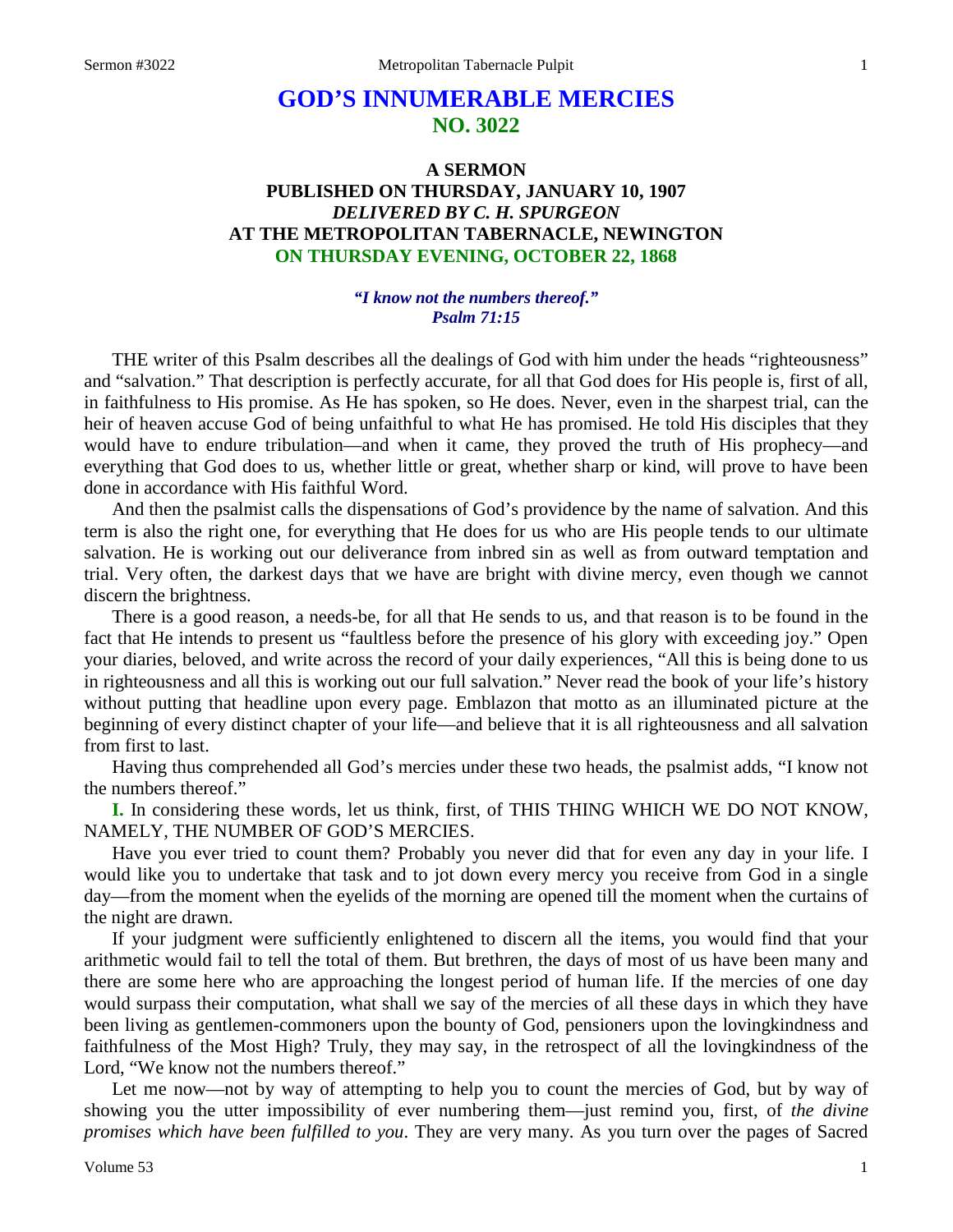Writ, you see them sparkling like grains of gold in the bed of some African or Australian river. God's words of promise are there in great abundance, each of them as mighty as those words of power which built the skies.

And in your experience, from first to last, these words of promise have been fulfilled. It would be a colossal task for you to write out all God's promises that have been fulfilled to you. Take your Bible and put a pencil mark in the margin for each one that has been proved true to you. Your task will be blessed to your memory and will move you to gratitude.

And the most of God's promises have been fulfilled to us over, and over, and over again. We have taken these promissory notes into the great bank of heaven and we have received what was promised in them. But we have taken them to the bank again, for, strange to say, after the Lord has fulfilled His promise today, that promise still stands good for tomorrow, and right on until the end of time. Reckon up the multitude of God's promises and think of the many times in which those promises have been fulfilled to you and others of His children, for this will help you to realize how innumerable are the mercies of God.

Think of the mercies of God in another form, namely, *the many deliverances which have been vouchsafed to you.* You have had deliverances when you knew nothing of your danger, when the Lord—

# *"Watched over your path When, Satan's blind slave, you sported with death."*

You have had deliverances from sickness, when, had death come to you, you would have died unforgiven. You had deliverances, perhaps, in childhood, from many temptations which would have been your lot had you been born under less happy auspices. Then came the great deliverance when your soul was released from the bondage of sin and Satan—and how many deliverances are wrapped up in that one!

David says that God delivered him from all his fears—and that day when He delivered us from all our sins, He emancipated us from every yoke of bondage that had rested on us. O happy day of glorious liberty, when Christ made us free indeed! Well may, each one of us, sing,—

> *"Oh happy day, that fix'd my choice On Thee, my Savior, and my God; Well may this glowing heart rejoice, And tell its raptures all abroad.*

*"'Tis done! The great transaction's done; I am my Lord's and He is mine: He drew me, and I followed on, Charmed to confess the voice divine.*

*"High heaven, that heard the solemn vow, That vow renew'd shall daily hear: Till in life's latest hour I bow, And bless in death a bond so dear."*

From that day onward, our march through the wilderness has been a series of remarkable deliverances and salvations. You have been delivered, dear friends, from pride—you have been brought low when you were exalted above measure. You have been delivered from depression of spirits—your eyes have been delivered from weeping and your heart from fainting.

You have been delivered in your seasons of bereavement. You have been succored in your times of pain and sickness. You have been delivered during the rush of business and you have been delivered in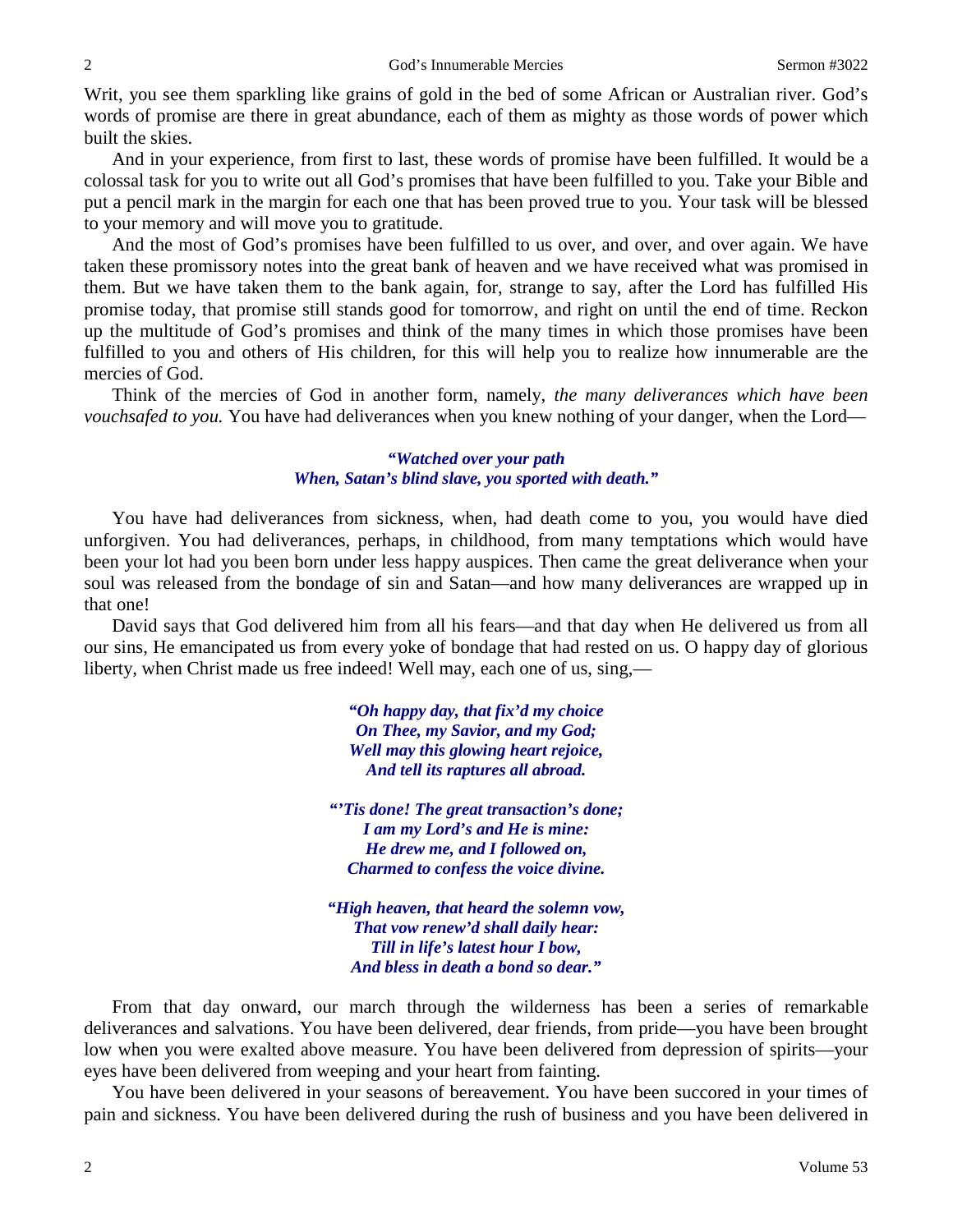the time of solitary temptations. You have been delivered from self, from sin, from Satan, from the evil that alarmed you, and from the more insidious mischief that sought to fascinate you.

Until now, the Lord has held you up, and you have been kept in safety even while passing by the dens of lions, or fighting with Apollyon down in the Valley of Humiliation. Can you count all your deliverances? I feel sure that you must say with the psalmist, "I know not the numbers thereof."

Let us think for a minute or two, just to stir up our gratitude to God, of *the innumerable mercies attending our very existence.* Any physician can tell you what a wonderful thing our life is. Dr. Watts truly wrote,—

> *"Our life contains a thousand springs, And dies if one be gone; Strange, that a harp of thousand strings Should keep in tune so long!"*

The operations of nature are conducted in a most intricate manner, the continuation of our life depends upon the slenderest thread—ay, often, upon particles of matter which are so minute as scarcely to be perceived by the eye. As the blood circulates through our system, there is a risk of death at every beat of our pulse. As the air is inhaled by us, there is a further risk every time our lungs are inflated.

I am not an anatomist, neither is it a part of my duty to dissect the fabric of the human body—but those who have searched into it have told us that life is a continued miracle from the cradle to the grave. We cannot even imagine what innumerable mercies, from the crown of our head to the souls of our feet, are concerned in our continuing still to be in the land of the living.

Think, again, of *the numberless mercies connected with happy existence—*any one of which taken away would make life sadder—many of which removed would make life an intolerable torture. Can you ever pass a lunatic asylum without thanking God that your reason has not left her throne? Can you pass by a place where idiots are dwelling without thanking God that your mind has not become lowered till it has almost ceased to be?

Can you go by our great hospitals without blessing God that you are not tossing on a bed that grows hard through unceasing pain? Can you look upon the many diseased folk whom we see in our streets and not thank God for the health you enjoy? I like to feel grateful for every minute that my teeth do not ache, or that my head does not ache, for some of these lesser pains do so distract us that we can scarcely attend to our daily duties. When we have to endure these pains, we think how grateful we should be if they were gone—but when they are gone, we are apt to forget the mercy which has removed them.

Think, dear friends, of the mercies which have made life happy for you in your domestic circle. "Ah," say some of you, "but we have sore sorrows there now." Yes, it may be so, but you ought to think how long you had almost unalloyed happiness. If a man lends you something and after a long while takes it back again, you ought not to mourn because he takes it, but to thank him for letting you have it so long.

Think of the ten thousand mercies that cluster around a happy fireside. What music there is in that blessed word, "home"! Ay, and with all the troubles that a family may bring, those dear little prattlers bring a world of happiness with them, and you ought to be thankful if they are still spared to you—and not only spared, but in robust health, firm of limb, clear in intellect, and many of them hopeful and promising in moral and spiritual things.

Truly, if I were to attempt to record the mercies that make life happy here below, I should need a vast volume written within and without with thanksgiving, and even then I should have to make the psalmist's confession, "I know not the numbers thereof."

Take another measuring line, beloved friends. Think of *the preventing providences of God* and you have quite another vista opened before you. Walking in the street yesterday, you might have fallen and injured yourselves, for another did so. Sitting even in your house, the deadly fever might have entered it did go in at a neighbor's door or window.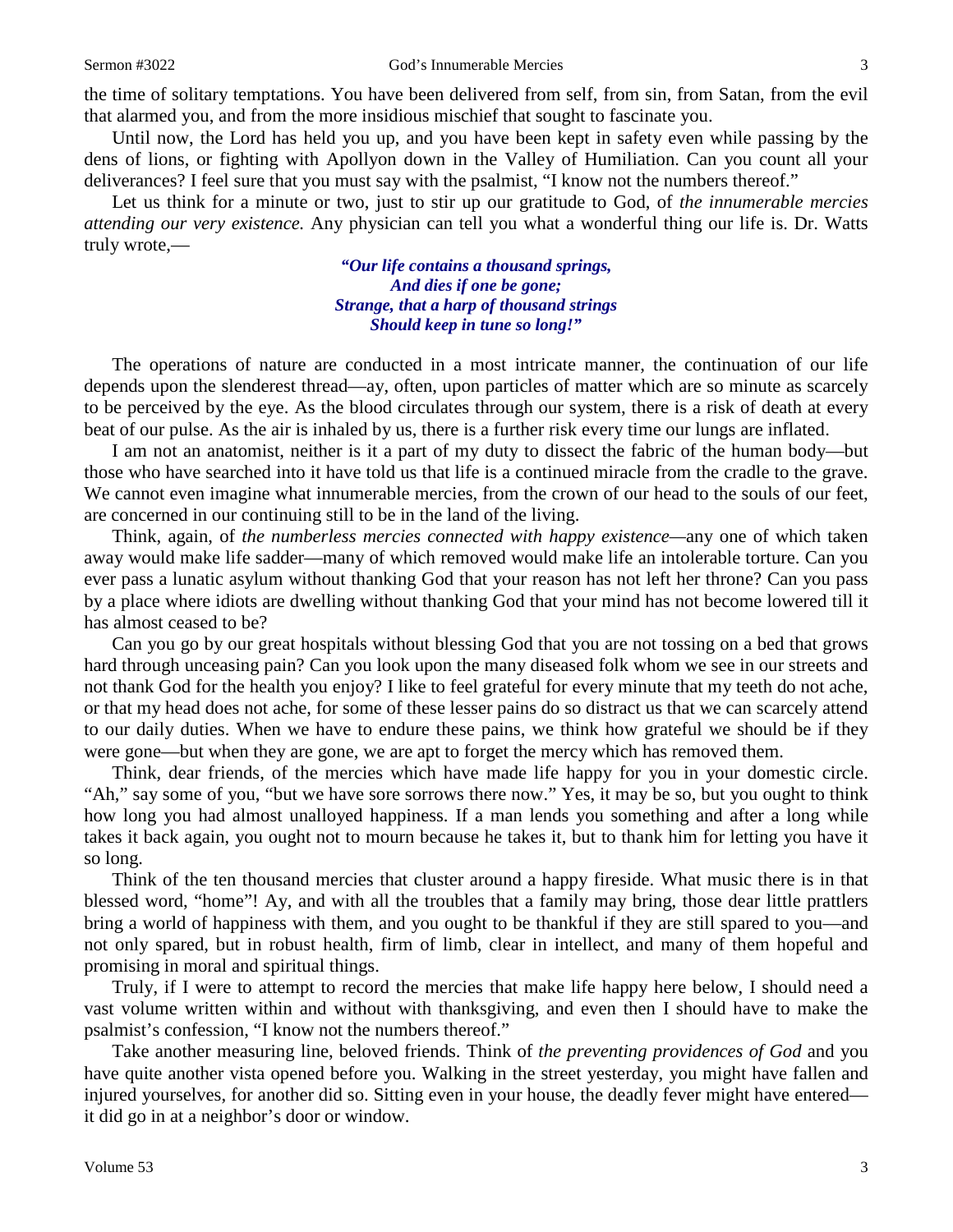In travelling, you might have been killed as many others have been, or have been mangled and scarcely escaped with life. We talk of "providences" when we have hairbreadth escapes, but are they not quite as much providences when we are preserved from danger? I have told you before what the old Puritan said to his son, who had ridden several miles to meet him. "Father," said the son, "I have had a remarkable providence. My horse stumbled badly three times, yet did not throw me." "Ah, my son," said the father, "I have had a still more remarkable providence than that, for my horse did not stumble once."

We do not think, as we should, of the preventing providences of God which keep off evil from us. It is a mercy that so many of you are not brought to poverty—that when so many others are out of work, you, workingmen, are not among the unemployed, but are able to provide for your families. We could probably all make a long list of trials from which we have been preserved, and after making out the list, we would still have to say, "We know not the numbers thereof."

But when I turn to a still wider field, the best arithmetician must find his powers in vain. Think of *the bounties of God's grace.* Your sins, though many, are all forgiven, and every forgiveness a mercy do any of you know the numbers thereof? The evils which sin has wrought in you, all remedied by the great Physician, or to be ultimately removed by His gracious hand—do you know the numbers thereof?

Think now, you are the elect of God—trace the streams of His love up to that eternal council in which He planned your redemption, and then say, with David, "How precious also are thy thoughts unto me, O God! how great is the sum of them! If I should count them, they are more in number than the sand."

Besides that, you have been redeemed by the precious blood of Christ. Do you know the number of mercies included in that one word "redeemed"? It includes that mercy of mercies—God descending to take our human nature into union with Himself. It includes the whole life of Christ and His death upon the tree—ay, and His resurrection, and ascension, and the glory of His second coming—for all this has to do with your redemption. Truly, you know not the numbers thereof.

You have also been called by grace. You resisted God's calls, perhaps hundreds of times, yet were the sweet persuasions of the Holy Spirit continued until you were at last constrained to yield. And repentance was given to you, faith was wrought in you, you were made to pray, and your prayers were heard and answered. Do you know the numbers of all these mercies?

Further, the work of sanctification has gone on in you by the power of the Holy Spirit. Every good thought you have ever had, every right word you have ever spoken, every holy action you have ever done has been a mercy from God to you. He gave these blessings to you, or else you would never have had them—and I challenge you to try to count this great budget of mercies.

Besides all that, you are this day an heir of God and a joint-heir with Jesus Christ. You have heaven in reversion, assured to you by the faithful promise of God who cannot lie. Sit down and take your pen and count your mercies if you can. Even as you count them, your mercies multiply—and every beating pulse increases the innumerable multitude of them, so that you must utterly despair of counting them.

To what shall I liken them? To the countless odors that rise from the garden when the summer's sun is smiling on the innumerable beauties that are gathered there? Shall I liken them to the drops of dew that sparkle on ten thousand times ten thousand blades of grass? Shall I liken them to the innumerable birds and insects that fly in the air, or to the fishes without number that swim in the seas, or to the beasts untold that wander on the mountains, or range the woods and forests?

Shall I liken them to the innumerable leaves of autumn that fall when the frost comes, or to the shells or sands upon the seashore, or to the stars of heaven which no man can number? I know not whereunto to liken God's mercies to you, for all comparisons fail me, and I can only wonderingly say with the psalmist, "I know not the numbers thereof."

**II.** Now, turning from that to another point—as we know not the numbers of God's mercies, we need not be surprised that THERE ARE OTHER MATTERS WHICH ARE ALSO BEYOND OUR KNOWLEDGE.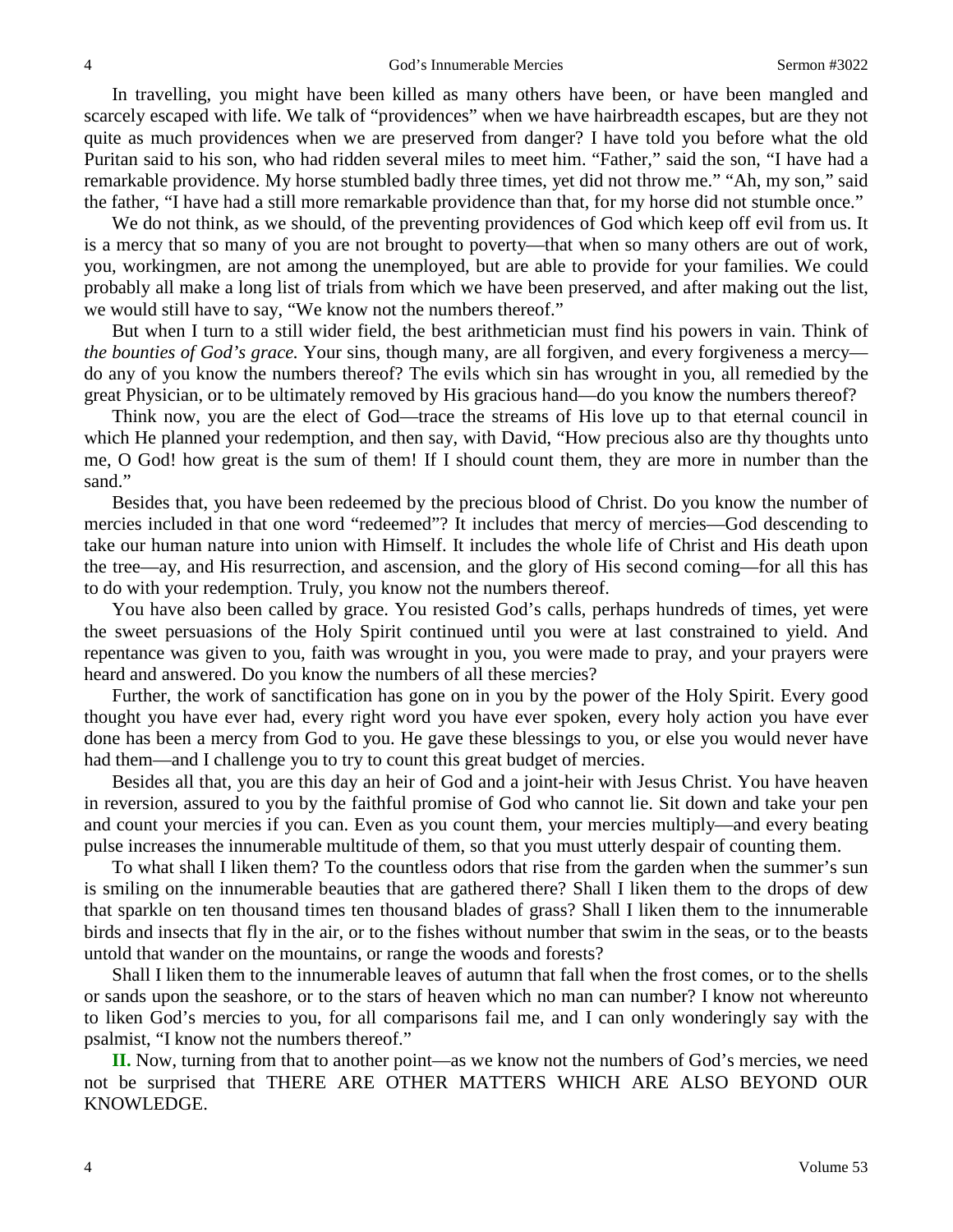To know the numbers of certain things would not be so difficult as to know *their value.* My God, I know not the numbers of Your mercies and I do not even know the value of any one of them. If I were to take one of them and try to estimate its worth, I should find that it would exceed all my powers of computation. I have never been able to weigh one of them in the scales and especially Your lovingkindness in working by Your grace in my soul.

To have been washed in the precious blood of Jesus—angels, can *you* tell what a priceless boon this is? Devils, call *you* tell—for you are still covered with sin—lost spirit in hell, can you even imagine what it must be to be a forgiven soul? Bright spirits before the throne of God, who have washed your robes and made them white in the blood of the Lamb, do not even *you*, who have experienced this wonderful bliss, continue to marvel at the greatness of it? Then, dear brethren and sisters in Christ, we need not be surprised that we do not know the value of the mercies which our God has so abundantly bestowed upon us.

It is even more to be regretted that *we have never felt due gratitude for the mercies of God to us.* We might be forgiven for not being able to number that which reaches almost to the infinite. That would be an imperfection rather than a sin, but alas! we have been so ungrateful that we have not been thankful to God for the favors which He has so liberally showered upon us. They have been buried in forgetfulness and we have gone on, from year to year, as if we owed nothing to the Lord, but had received all His good gifts by mere chance.

How many men are like the swine, that eat the acorns which fall from the oak, but never thank the tree on which they grew or the God who made it grow? They receive the benisons of heaven, but thank not the God of heaven for them as they should. The mercies of God are uncountable—the ingratitude of man is un*ac*countable. We, Christian men and women, cannot tell how it is that we can be so stolidly indifferent when we ought to be so devoutly thankful to God for all His goodness to us.

And beloved, as our gratitude has never kept pace with God's goodness, I am also sure that *our praises have not.* How many tongues there are that are blistered through their murmuring and complaining because of the hard lot which God has given them! There are some of us, who have learned too well how to make discord, yet who know little about harmonious praise.

Yet our God is a good God. Let us say so and stand to it—and repent that we have not said it more often and proclaimed it more publicly among the sons of men. God has been so gracious to us that we cannot count His mercies. May we be pardoned for our past silence concerning them—and henceforth may our mouth be filled with His praise and with His honor all day.

And my dear brethren, as we have fallen short in our praise, I am sure that we have fallen much more short of anything like *a proper return for God's goodness in our conduct and conversation.* If we had been His slaves, we could not have served Him worse than we have done though we are His children. If He had been a tyrant to us, we could scarcely have done less for Him than we have done although He is our Father.

I have often felt that I could blot my diary with tears again, and again, and again, as I have said to myself,—

> *"What have I done for Him that died To save my guilty soul? How are my follies multiplied Fast as my minutes roll!*

*Much of my time has run to waste; My sins how great their sum! Lord, give me pardon for the past, And strength for days to come!"*

Let these practical reflections abide in your memories, dear friends. You do not know the number, or the value, or the weight of God's mercies. You do not feel the gratitude for them that is due. You do not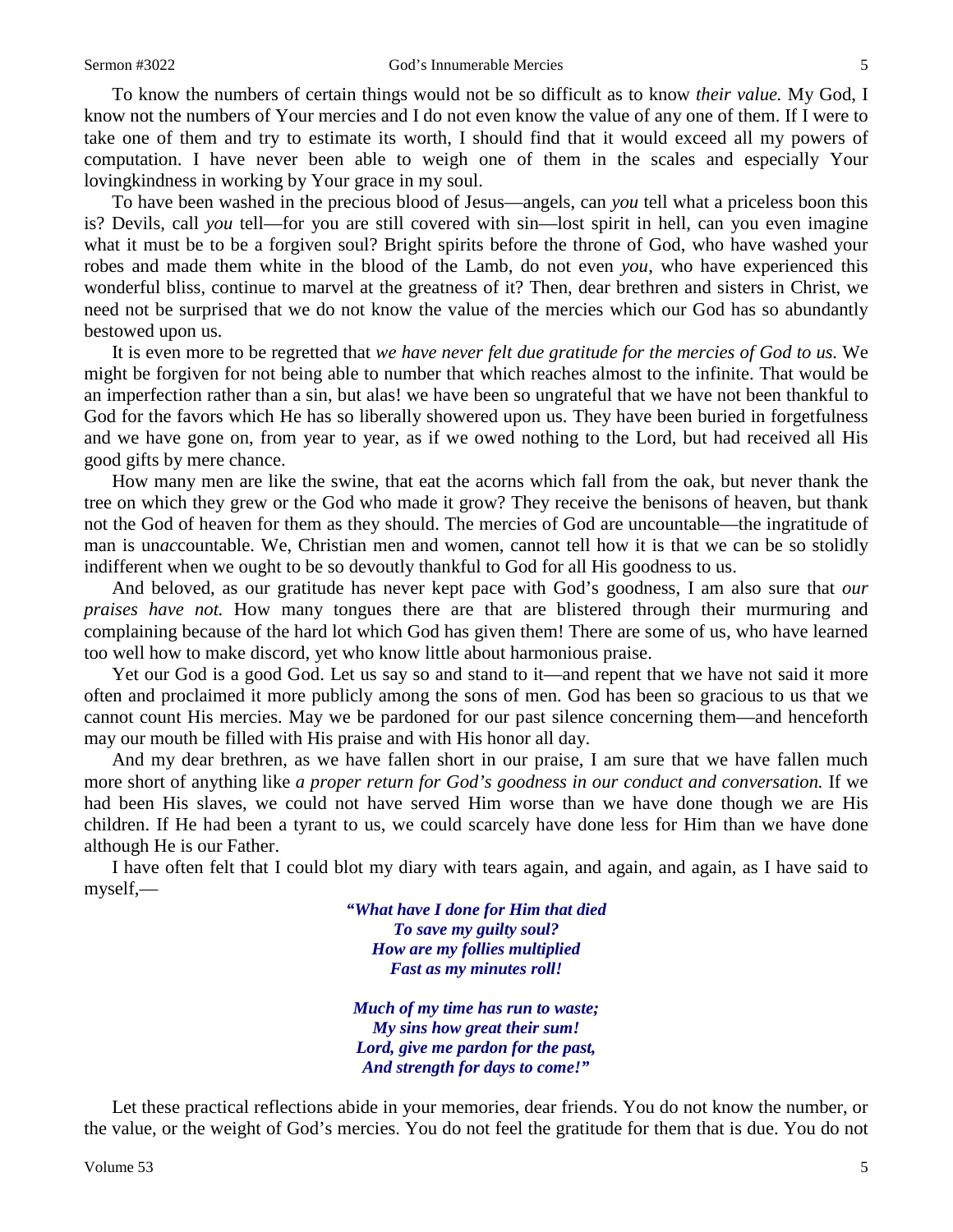give to God the praise that is fitting, nor live the life that is consistent with His goodness to you. Here are reasons for deep humiliation and for seeking the grace that will enable us to mend our ways.

**III.** Now, lastly, while there are these things which we do not know, THERE ARE SOME THINGS WHICH WE DO KNOW, which ought to increase our thankfulness.

First, dear brethren and sisters in Christ, you and I know very well *the source from which all these mercies come to us.* We cannot count them, but we know that they all spring from the eternal love of God in Christ Jesus our Lord towards His own people. We can trace every one of these sacred drops of mercy to the fountain of God's discriminating, distinguishing love. He will have mercy on whom He will have mercy, and He will have compassion on whom He will have compassion.

It was according to the greatness of His lovingkindness to us, or ever the earth was, that He chose us to be a people to show forth His praise—a people to be "filled with all the fullness of God." Let us trace even our common mercies up to this source and let us especially see the love of God in every spiritual boon that we receive, for so shall we be moved to praise and bless Him more than we have ever yet done.

Further, we know *the channel through which every mercy comes to us.* It comes through our blessed Lord and Mediator Jesus Christ. And—

#### *"There's ne'er a gift His hand bestows But cost His heart a groan."*

I like to see the mark of my Master's sufferings upon every jewel with which He adorns my spirit to know that, if I am righteous, it is in His righteousness. If I am washed, it is in His blood. If I am saved, He is my Savior. If I am fed, He is my food. If I am glad, He is my crown of joy, and if I ever enter heaven, He will be my bliss forever.

All-in-all is He to His people—everything comes to us through Him—so that we have a reason for gratitude in the way in which the mercy comes to us as well as in the mercy itself. We do not know the numbers of God's mercies to us, but we do know that every one of them comes to us by way of the cross and bears the mark of the Redeemer's blood upon it.

We do not know the number of God's mercies, but we do know *the rule of them.* That is to say, we know that they are always sent in love. If they seem to be stinted, it is love that stints them. And if they are increased, it is love that increases them. The whole of the day, God's love is shining upon us, and when the natural sun has gone to its rest, there is no harmful moon to smite, us, but the selfsame love of God makes it light within our soul.

If the Lord chastens me, it is because He loves me. If He takes away your child, your husband, or yourself, believer, it is because He loves you. The rule of every mercy is the great rule of our Father's wisdom, our Father's faithfulness, our Father's affection.

We know, also, with regard to all God's mercies, *the design of them.* We know that they are all sent to us to be tokens of His love, and helps in our journey to heaven. In addition to the mercy, and the love that gives it, and the way by which it comes, there is a blessed end that sanctifies it all. The Lord said to Israel, concerning the Angel whom He promised to send with them, "He shall bless thy bread and thy water." Oh, to have the common mercies of life so blessed that they become spiritual helps to us! It can be so, for it is the design of God—in all that He sends to us—to bring us nearer to Him.

Then, we know, over and above all this, *the grand climax of it all.* I know not the numbers thereof, but I know, my God, that when I shall have received my last mercy on earth, I shall receive my first enjoyment in heaven. When I shall have had the last blessing of this mortal life, I shall have the first blessing of the life everlasting.

When the goodness and the mercy, that have followed me to the brink of Jordan, shall cease, I shall have angels there to escort me up to the celestial hills, and to admit me to my Savior's presence, where there are pleasures forevermore. It is an endless chain, beloved. When it has seemed to conclude in one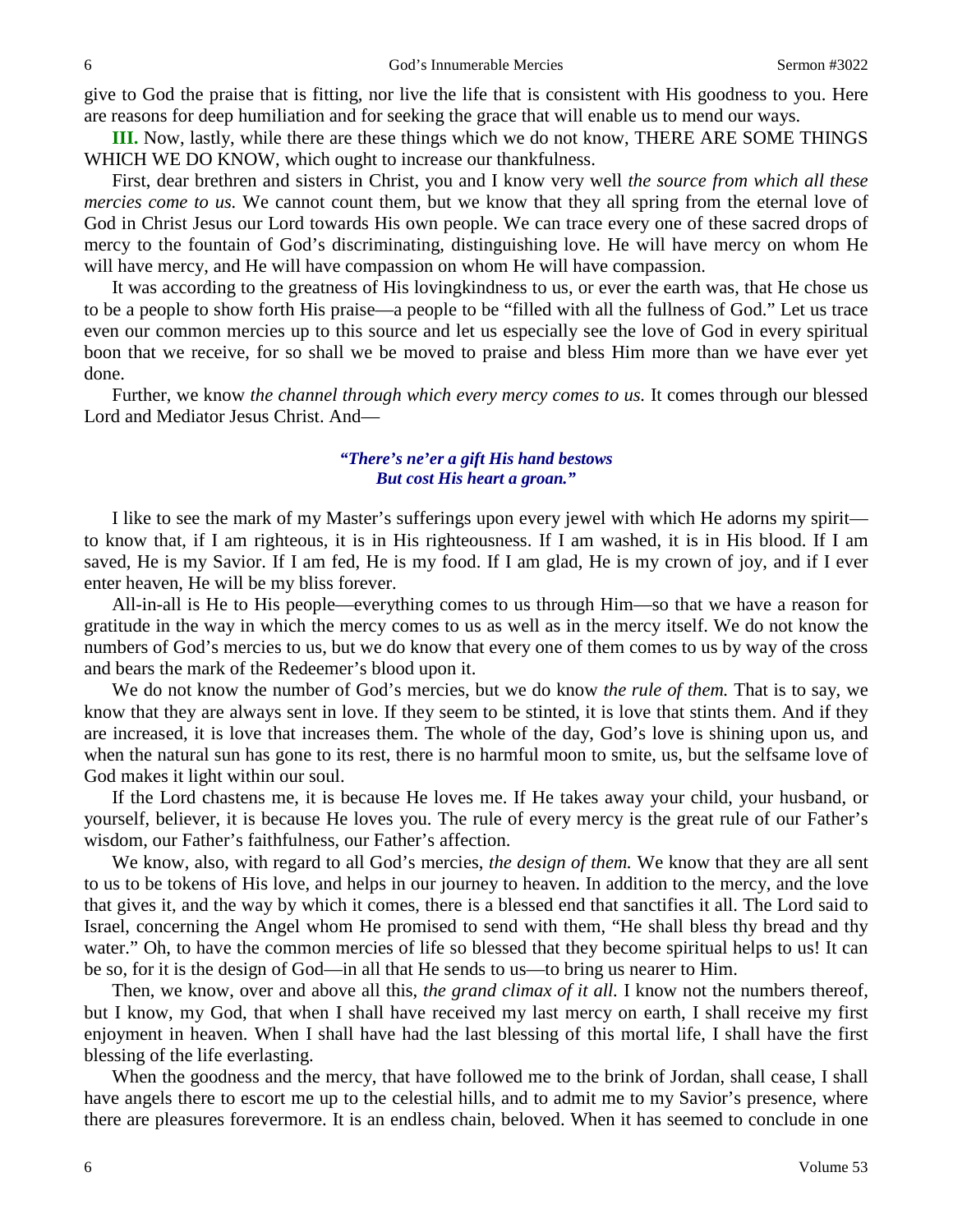place, it begins in another. David said, "Surely goodness and mercy shall follow me all the days of my life." And what did he say next, "And I will dwell in the house of the Lord for ever." Forever to behold the face of their Father, in His house above, is the portion of all the children of God.

After all that I have said, I hope you will all say that a Christian's life is a happy one. It is. It is. We have our cross to carry. We have our daily sorrows, and losses, and trials—but each one of us can say, with Dr. Watts,—

#### *"I would not change my blest estate, For all that earth calls good or great."*

We enter our Master's service, and accept the cross, and all He gives us. We take the road to heaven with all its thorns and briers. Yea, let what will come, He is so good and blessed a God who has made Himself to be His people's portion that, if the rod be a part of the covenant, then blessed be the rod and the hand that wields it—and let the Lord be praised from the rising of the sun even unto the going down of the same!

Brethren and sisters in Christ, since God is never wearied in giving, let us never be wearied in serving Him. Let us be steadfast, immovable, always abounding in the work of the Lord. Since He never stays His hand in bestowing mercies upon us, let us never stay our patient endurance of any of the ills of life that He is pleased to send us. And since His mercy will continue with us as long as we are here, let us never cast away our confidence in Him. Let us stay ourselves upon Him and fall back into His arms when we are weary. If we faint, let us faint on His bosom.

I wish that all of us here, constantly receiving, as we do, so many mercies, had more thought of the hands and heart from which they come. Alas! Alas! with many, "the ox knoweth his owner, and the ass his master's crib," but these people do not know God. Feed a dog and he will get to know you. But here are men and women who know not the God who made them and in whose hands their breath is.

Let this text abide with you, "The wicked shall be turned into hell, and all the nations that forget God." You have not done anything amiss, you say. You do not drink, or swear, or lie, but "all the nations that forget God" are to have the same portion as "the wicked" will have.

Beware, you that forget God. And if you would remember Him, the easier way to do that is to see His love in the death of His Son, Jesus Christ. Think of Jesus bleeding for sinners, trust yourself to Jesus, and so you shall be saved, for, "He that believeth on the Son hath everlasting life."

May God bless you all, for Jesus' sake! Amen.

#### **EXPOSITION BY C. H. SPURGEON**

## *PSALM 71*

This Psalm, written by an old man, is especially suitable for an old man. It is numbered seventy-one and it may suit those who have reached that age—but it is also appropriate to us all in prospect of the days of feebleness that will come to us, sooner or later, if we are spared to grow old.

**Verse 1.** *In thee, O LORD, do I put my trust: let me never be put to confusion.*

"Stand by me, O Lord, for I only stand as You uphold me—and if You should leave me, after I have trusted in You—what could I say or do? Therefore, O JEHOVAH, since I put my trust in You, 'let me never be put to confusion."

**2.** *Deliver me in thy righteousness, and cause me to escape: incline thine ear unto me, and save me.*

"I am like a poor dove taken in a net—I cannot get away. Stretch out Your hand, O Lord, and tear the net and so deliver me, and cause me to escape. I cannot do anything for myself except pray to You to deliver me."

**2***. Incline thine ear unto me, and save me.*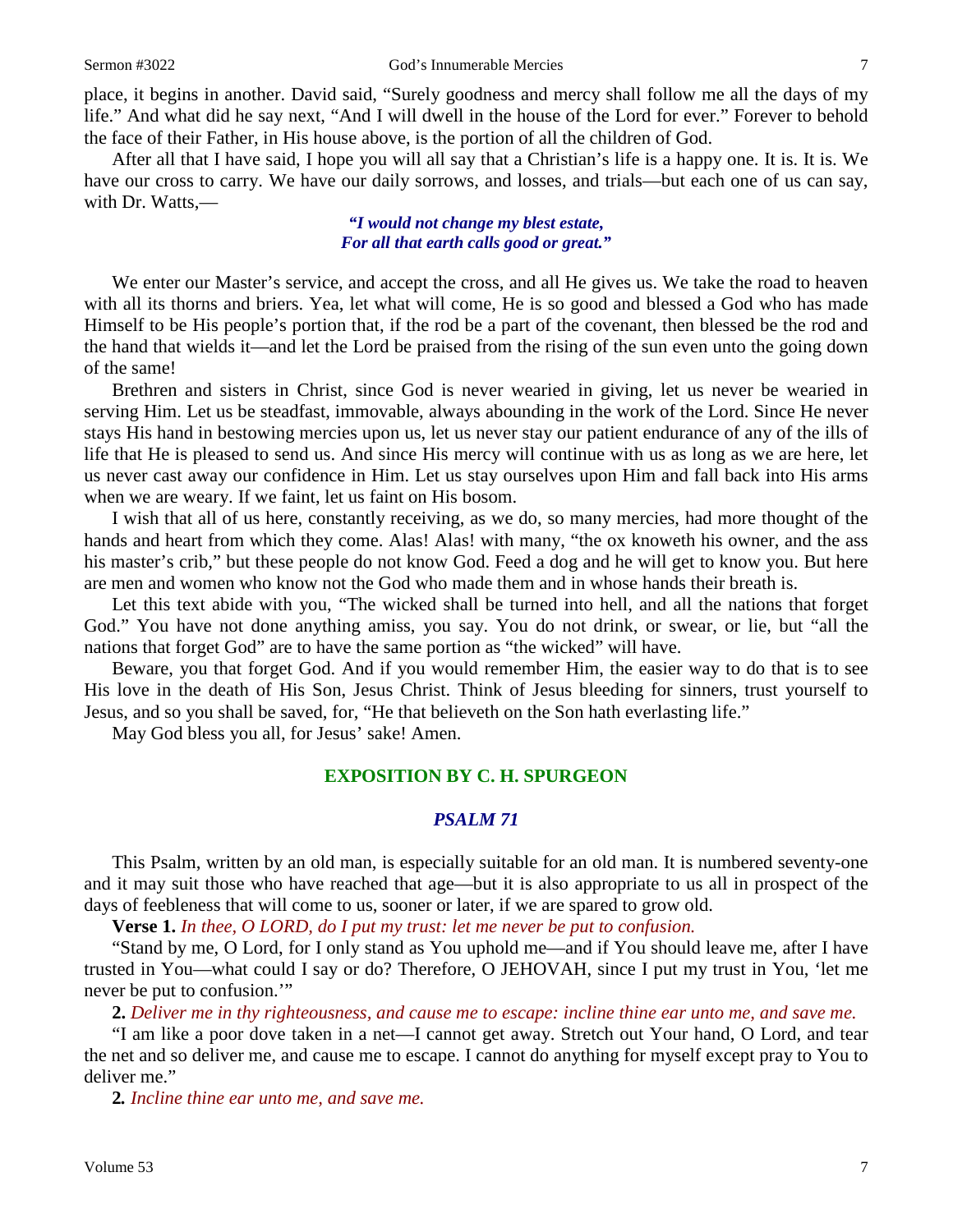"My prayer is weak. Therefore, O Lord, bend Your ear down to my lips, that You may catch my faintest accents. Listen to my lispings, O Lord, and save me."

**3.** *Be thou my strong habitation, whereunto I may continually resort: thou hast given commandment to save me; for thou art my rock and my fortress.*

If David wrote this Psalm after the rebellion of his wicked son, Absalom, I think there is an instructive illustration here. You remember that when the troops went out from Mahanaim to fight with Absalom, David commanded the three captains of the host—Joab, Abishai and Ittai, "Deal gently for my sake with the young man, even with Absalom." They might slay his followers, but he commanded them to spare him.

Alas, David's command was ineffectual, for Joab slew Absalom. But God's command was certain to be obeyed, so the psalmist wrote, "Thou hast given commandment to save me," with the full assurance that he would be saved. And all God's people can say to Him, "Thou hast commanded angels and men, 'Touch not mine anointed, and do my prophets no harm.'" And each believer can say to Him, "Thou hast given commandment to save me; for thou art my rock and my fortress."

**4-5.** *Deliver me, O my God, out of the hand of the wicked, out of the hand of the unrighteous and cruel man. For thou art my hope, O Lord GOD: thou art my trust from my youth.*

Happy is the man who can truthfully say that, "Thou art my trust from my youth." God does not cast off His old servants, as men often do. Those who give Him the best of their days will not find that He will desert them when the feebleness of age creeps over them.

# **6.** *By thee have I been holden up from the womb: thou art he that took me out of my mother's bowels: my praise shall be continually of thee.*

We do not think, as often as we should, of what we owe to God for His care over us at the time of our birth. Our mothers returned thanks on their own behalf and ours, but as we look back, we are bound to return thanks too for that kindly care of God in our most extremest weakness—when the little candle of life was scarcely lighted and might have been so easily blown out.

Then, as God took care of us in our first infancy, do you not think that He will take care of us when we get into our second childhood? We are never likely to be quite as weak as we were then, but as the Lord guarded us at that time, will He not guard us in those dark days which are already looming before some of us? Of course He will. Wherefore, be of good courage, for He shall strengthen your heart and your praise shall be continually of Him.

**7.** *I am as a wonder unto many;*

A prodigy to some, a monster to others, a marvel, a mystery, a riddle to all, but here is the solution to the problem that puzzles so many:

## **7.** *But thou art my strong refuge.*

Even the weak are strong when God is their refuge. The most defenseless are safe when God is their defense. Wonder not at the mysterious life of a Christian, for this truth explains the mystery, "Thou art my strong refuge."

**8.** *Let my mouth be filled with thy praise and with thy honour all the day.*

What a blessed mouthful, and what a sweet mouthful this is—and what a blessed means of keeping the mouth from saying unkind, slanderous, or murmuring words!

**9-10.** *Cast me not off in the time of old age; forsake me not when my strength faileth. For mine enemies speak against me; and they that lay wait for my soul take counsel together,*

When the lion is sick, every cur is bold enough to bark at him. Men were afraid of David when he was strong, but when he grew feeble, they began to howl at him, and gather round him like a pack of hounds around a wounded stag. Worst of all, they uttered this monstrous lie, which was most grievous to David's heart,

**11.** *Saying, God hath forsaken him: persecute and take him; for there is none to deliver him.*

If they had possessed even ordinary compassion, they would have said, "Since there is none to deliver him, let us not attack him. If God has forsaken him, he is in misery enough, so let us try to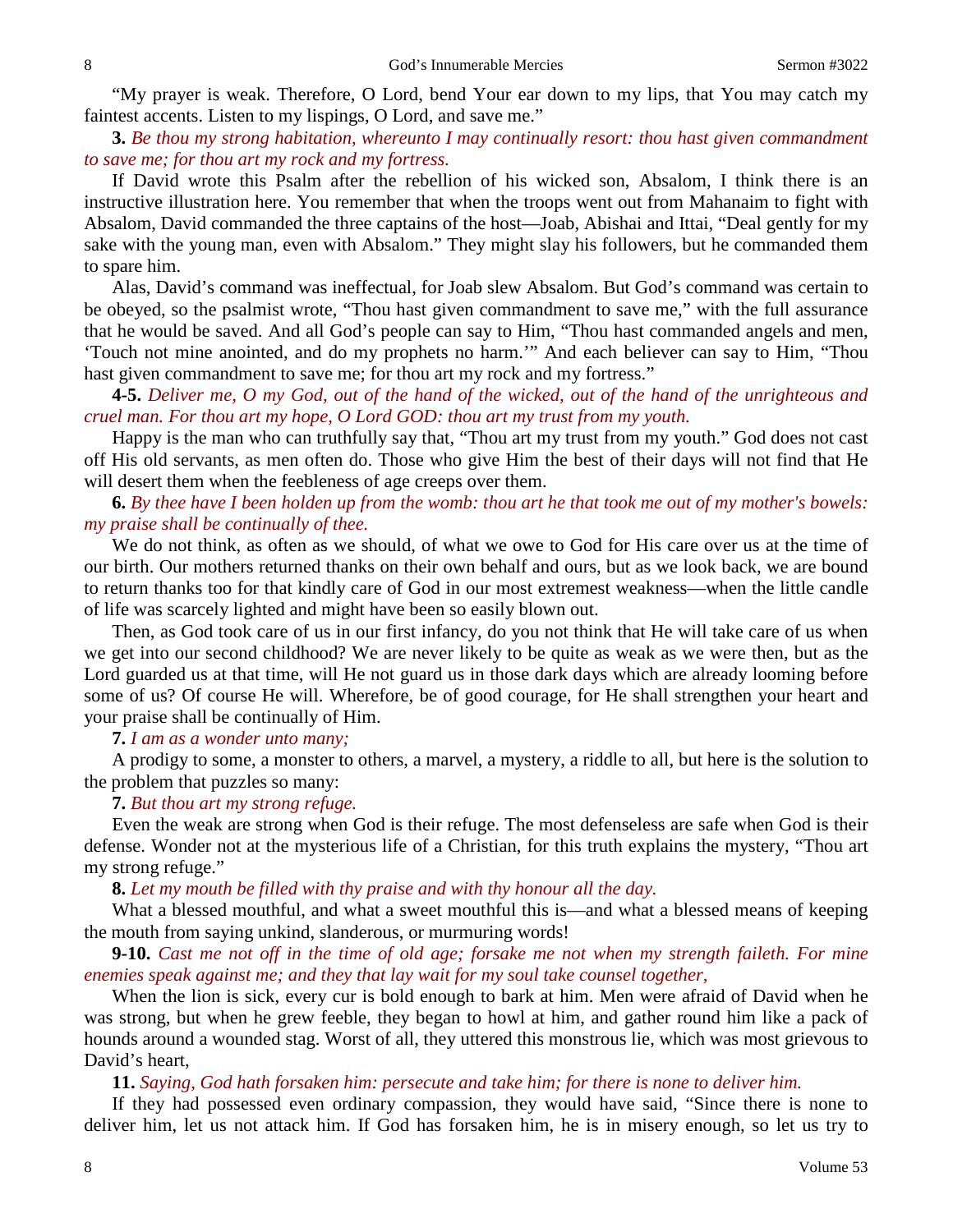comfort him." But instead of doing this, they acted after the fashion of their father, the devil, who has no tenderness and nothing of a compassionate spirit within him.

**12.** *O God, be not far from me: O my God, make haste for my help.*

Notice the still more intense grip of faith in the second clause. The psalmist first says*,* "O God," then He says, "O my God." It is grand pleading when we so grasp God with the personal grip of faith that we cry, "O my God, make haste for my help."

**13-14.** *Let them be confounded and consumed that are adversaries to my soul; let them be covered with reproach and dishonour that seek my hurt. But I will hope continually, and will yet praise thee more and more.*

Hoping and praising are among the very best styles of living. Hoping honors God in secret—and praising honors Him in public. Oh, for more of these two good things!

**15.** *My mouth shall shew forth thy righteousness and thy salvation all the day; for I know not the numbers thereof.*

When David spoke of those who hated him without a cause, he said that they were more than the hairs of his head. He could not count them, but he went as near to doing so as he could. But when he began to speak of God's mercies as displayed in His righteousness and His salvation, he did not draw any comparison, or attempt to number them. This is a calculation in which we are utterly lost—our system of numeration fails us altogether when we come to deal with the lovingkindness of the Lord.

**16.** *I will go in the strength of the Lord GOD: I will make mention of thy righteousness, even of thine only.*

He did not reckon that any other righteousness was worth mentioning—and certainly not his own. The best of men, those who have been the most noted for their good works, have always been the first to feel that they had no works in which they could put any trust. One godly man, when he was dying, said to a friend, "I have been trying to separate my good works and my evil works from one another, but I have found the task too great for me—so I have thrown them all overboard and now I will float to heaven upon the righteousness of Jesus Christ alone."

**17.** *O God, thou hast taught me from my youth: and hitherto have I declared thy wondrous works.* [Mr. Spurgeon delivered a remarkable discourse upon this text, illustrating the theme from his own early experience. See sermon #2318, God's Pupil, God's Preacher—An Autobiography]

I pray very earnestly for you young people, and I beg you to pray for yourselves, that you may have the great privilege of being able to say, with the psalmist, "O God, thou hast taught me from my youth." They make good scholars who go to school early and keep at school long—and have such a blessed Schoolmaster as the psalmist had, "O God, thou hast taught me." David's mother taught him much that was good, but it was better still for him to have God as his Teacher.

Then, after being a scholar, he became a pupil-teacher. He still went on learning, but he also began to teach, "Hitherto have I declared thy wondrous works." All God's scholars ought to be pupil-teachers, always learning more and more from Him, and then teaching others all that they learn.

**18.** *Now also when I am old and grayheaded, O God, forsake me not; until I have shewed thy strength unto this generation, and thy power to every one that is to come.*

Old men ought to tell younger men what God has done for them. There is great weight in the testimony of a godly man of ripe experience. Full of years, he speaks of what he knows, and testifies of what he has seen, and tasted, and handled of the truth of God. We need many a Nestor in the camp of Christ, whose valor in former times, and whose experience in days of battling for the right, may inspire with valor the younger men to whom he speaks.

**19.** *Thy righteousness also, O God, is very high, who hast done great things: O God, who is like unto thee!*

The more we know of God, the less we think of all others. We sink ourselves out of sight and all other creatures seem to be as nothing in comparison with our God.